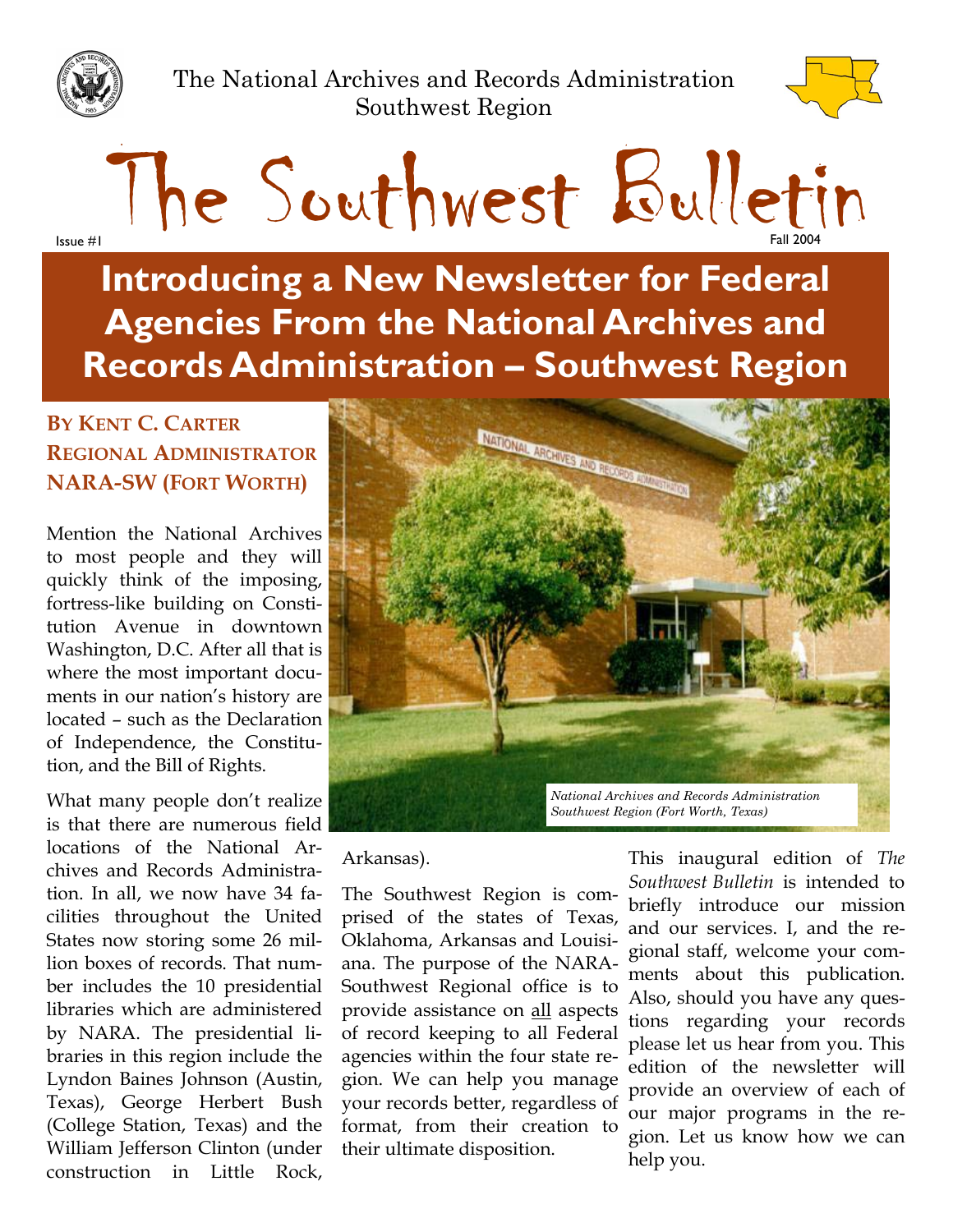#### *The Southwest Bulletin*

sas and Louisiana) apprised of their responsi This newsletter is published twice a year, in the summer and winter, to keep the records officers of the Federal agencies in the four state Southwest Region (Texas, Oklahoma, Arkanbilities as the caretakers of Federal records. It is also intended to inform volunteers, genealogists, political leaders, teachers, researchers, information technology and other professionals about the many services provided by NARA. Let us know if we can address an area of record keeping that is of interest to you.

> (817) 831-5900 (Main) ) (817) 334-5511 (Fax National Archives and Records Administration Southwest Region 501 W. Felix Street, Bldg. 1 P.O. Box 6216 Fort Worth, Texas 76115 Web Address: www.nara.gov

Kent C. Carter Regional Administrator email: kent.carter@nara.gov 817-831-5644

C. Preston Huff, CRM, CA, Assistant Regional Administrator email: preston.huff@nara.gov 817-831-5627

Meg Hacker Director, Archival Operations email: meg.hacker@nara.gov 817-831-5643

John H. Smith, CRM, CBCP Director, Records Management email: johnh.smith@nara.gov 817-207-6300

Leonard "Jr" Harmon Director, Records Center Operations email: leonard.harmon@nara.gov 817-831-5904



Cindy C. Smolovik, CRM, CA Senior Archivist, Records Management (Editor) Email:cindy.smolovik@nara.gov 817-207-6315

## **Records Management**

## **JOHN H. SMITH, DIRECTOR**

The Records Management Program is dedicated to providing the highest quality of assistance to Federal records managers in the Southwest Region. The focus of the program is on "front end records management." The goal is to ensure that Federal agencies are creating records that adequately document their activities, and that the records are properly stored, controlled and readily accessible by authorized users, and protected from unauthorized access for as long as the information is needed.

Several major functions are performed by the Records Management Program to carry out its mission:

**Targeted Assistance** is a partnership between an agency and NARA to improve the agency's record management program by combining our efforts and resources. Together, we identify problems and develop project plans to resolve them. Our staff work with agency personnel to complete the projects and eliminate the problems. There is no charge for Targeted Assistance.

#### **Preservation of Historical**

**Records** is an important aspect of the Records Management Program which is in a strategic position to assist agency personnel with managing and preserving historically valuable records while in their active and inactive use periods. We can then assist with transfer to either the Records Center Program or to the Archives, whichever is appropriate.

#### **Liaison with the Records**

**Management Community** through our highly qualified professionals. They participate in various professional organizations at various levels providing insight and contributing to the quality of professionalism in the Records Management community. They frequently make presentations at professional conferences and contribute articles to professional journals. The value of their expertise extends well beyond the bounds of the Records Management Program in the Southwest Region.

M-F, 8-4p.m. Hours: For more information contact: John H. Smith, Director, 817-207-6300 johnh.smith@nara.gov

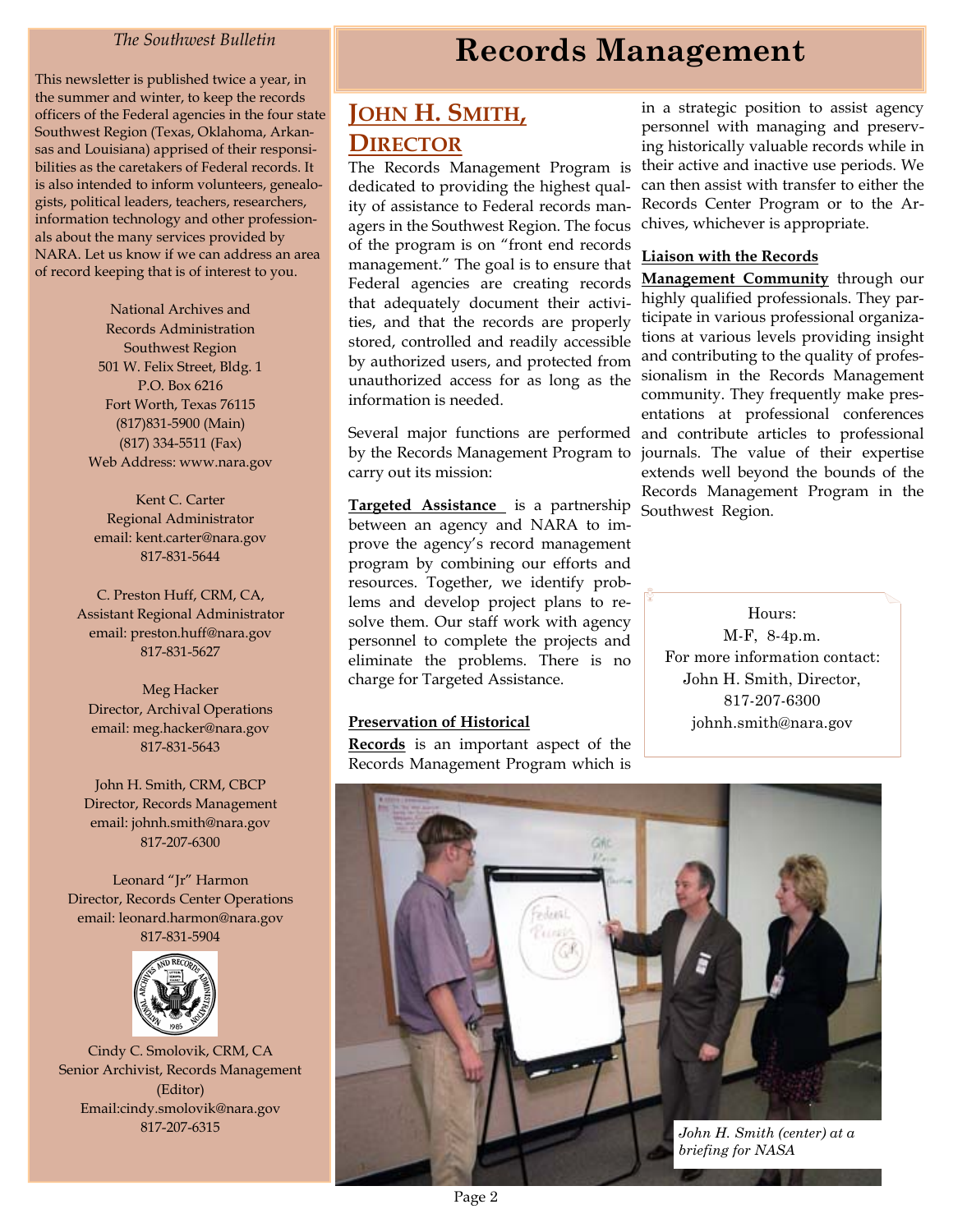#### **RECORDS MANAGEMENT WORKSHOPS**

Workshops are conducted in every major city in the four state Southwest Region each year to provide the highest possible quality of records management training for Federal agency personnel. Awareness briefings are also provided for various levels of management and staff.

#### **Contact John Garza at 817-207-6316 or Ftworth.Recmgmt@nara.gov to register.**

#### **BASIC RECORDS OPERATIONS AND ADVANCED R ECORDS M ANAGEMENT**

The above courses have been replaced by brand new courses. NARA now offers six courses related to "Areas of Knowledge" that are relevant to anyone responsible for managing records.

 These new courses will be covered by an optional certification program. Participants may take an examination upon completion of the courses and those who successfully pass all six examinations will receive "NARA's Certification of Federal Records Management Training," signed by the Archivist of the United States. Upon completion of these courses, participants will have the information and skills necessary to perform their records management duties more efficiently and effectively.

Each two day course is \$300. Each ½ day course is \$75.

#### **R M ECORDS ANAGEMENT F UNDAMENTALS**

*(K A 1) NOWLEDGE REA*

) (1 day This course provides an introductory overview of the management of one of an agency's most important resources: records. Learn the basic concepts and practices of activities involved at each stage of the records life cycle: creation, maintenance and use, and disposition.

January 11, 2005, Fort Worth, TX April 11, 2005, New Orleans, LA August 16, 2005, Houston, TX September 2, 2005, Fort Worth, TX

#### **CREATING AND MAINTAINING AGENCY BUSINESS INFORMATION** *(K A 2) NOWLEDGE REA*

Federal information. (2 days) What are Federal records management requirements, how are they applied to agency records, and why are they important? Find the solutions to these important questions and their application to everyday challenges in managing

February 8-9, 2005, Fort Worth, TX July 19-20, 2005, San Antonio, TX August 2-3, 2005, Oklahoma City, OK September 6-7, 2005, Fort Worth, TX

## **R S ECORDS CHEDULING**

*(K A 3) NOWLEDGE REA*

What do you do with information and records that you no longer need for business purposes? How you schedule your records determines the basis for meeting your agencies operating, fiscal and legal needs. Find out the legal requirements and practical advantages in scheduling records and the disposition practices necessary to meet an agency's business needs, with this overview of agency and NARA responsibilities.

) (2 days

March 8-9, 2005, Fort Worth, TX July 7-8, 2005, Houston, TX September 8-9, 2005, Fort Worth, TX

#### **R S ECORDS CHEDULE I MPLEMENTATION**

*(K A 4) NOWLEDGE REA*

What to do with all those boxes of records? Utilizing a Records Retention Schedule or records manual is easier than you think. This course provides and overview of applying approved records schedule. Included are instructions for applying the General Records Schedule, disposing of temporary records or retiring

) permanent records to NARA. (2 days them to off site storage, transferring

February 10-11, 2005, Fort Worth, TX July 21-22, 2005, San Antonio, TX August 4-5, 2005, Oklahoma City, OK September 12-13, 2005, Fort Worth, TX

#### **ASSET AND RISK MANAGEMENT** *(K A 5) NOWLEDGE REA*

Are records valuable assets to your agency business process? Of course! How you manage your assets by applying appropriate records management procedures is a critical element of risk management in any organization. Learn the fundamentals of risk management and cost benefit analysis and how they relate to maintaining a viable records management program. This course is designed to raise the awareness of risk situations and provide managers with the decision-making tools they need to address current and future program needs.

) (2 days

April 19-20, 2005, Fort Worth, TX June 14-15, 2005, Little Rock, AR June 29-30, 2005, Galveston, TX September 14-15, 2005, Fort Worth, TX

#### **R M ECORDS ANAGEMENT PROGRAM DEVELOPMENT** *(K A 6) NOWLEDGE REA*

the basics of records management. (1 day) There are many layers of a Federal Records Management program. Learn the concepts and practices involved in developing and assessing an effective records management program, publicizing and promoting that program within a Federal agency, and training employees in

April 21, 2005 Fort Worth, TX June 16, 2005, Little Rock, AR July 1, 2005, Galveston, TX September 16, 2005, Fort Worth, TX

*( Continued on page 4)*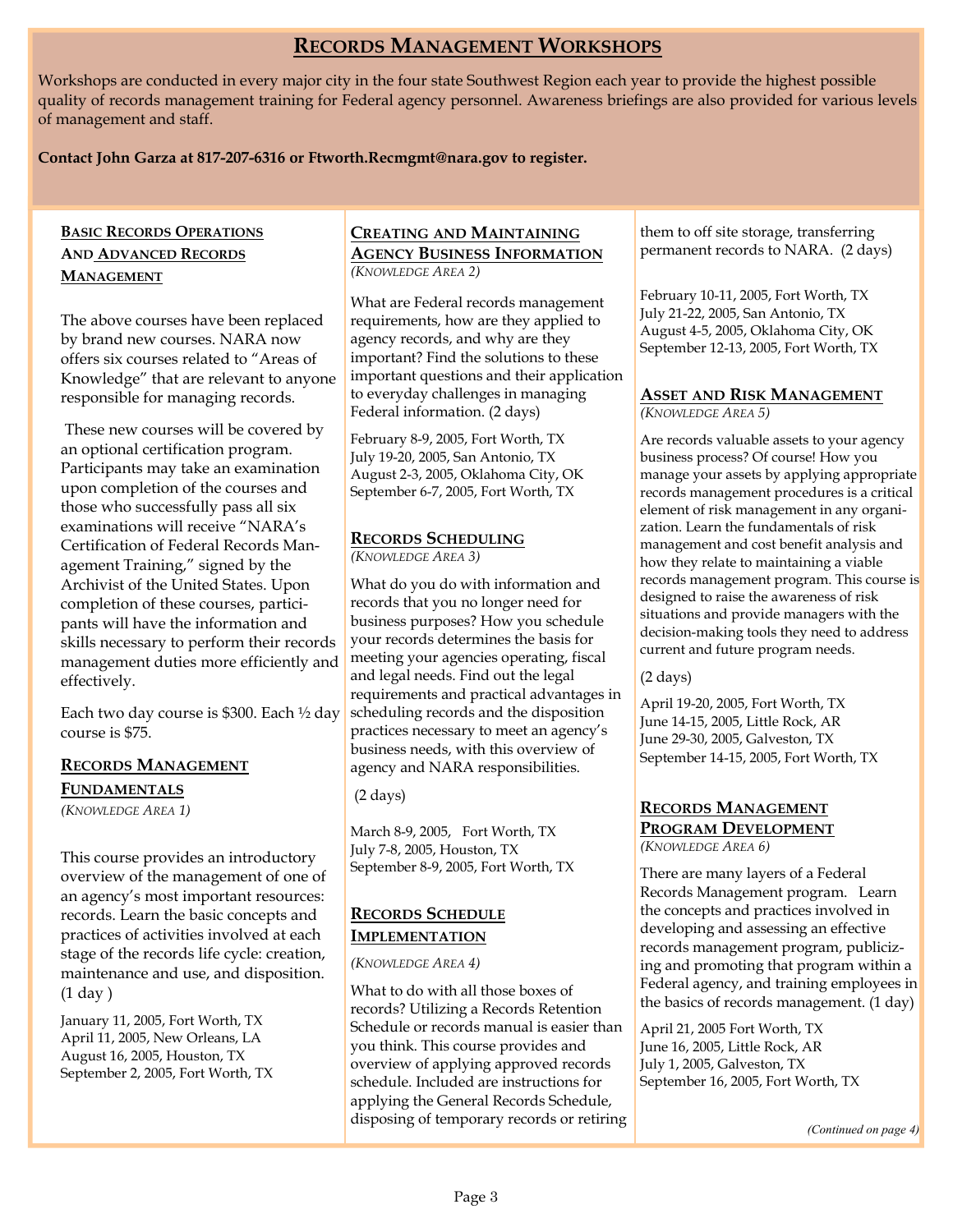#### *( ) Continued from page 3*

**OTHER COURSES :** 

#### **ELECTRONIC RECORDS I SSUES**

A one day seminar designed to focus on the concepts of Electronic Records Management, plus NARA's regulations and guidance on electronic records.

October 20, 2004, Fort Worth, TX November 10, 2004, San Antonio, TX January 28, 2005, Houston, TX April 12, 2005, New Orleans, LA August 17, 2005, Houston, TX

#### **MISSION CRITICAL: V R ITAL ECORDS**

emergency or disaster situations. (1 day) A one day seminar discussing the identification and protection of essential agency records that protect the legal and financial rights of the Government and those affected by Government activities in a national security emergency or other

October 19, 2004, Fort Worth, TX November 9, 2004, San Antonio, TX January 27, 2005, Houston, TX May 10, 2005, New Orleans, LA May 24, 2005, Oklahoma City, OK

#### **DISASTER PREPAREDNESS AND RECOVERY**

and recovery. (2 days) This is a workshop focusing on the role of the records manager in the event of a emergency or disaster. This workshop covers planning; response, vital records

December 7-8, 2004, Fort Worth, TX

#### **USING THE FW RECORDS CENTER**

This workshop covers the procedures for transferring records, reference and other services provided to federal agencies by the Fort Worth Records Center.

October 26, 2004, Fort Worth, TX December 14, 2004, Fort Worth, TX March 22, 2005, Fort Worth, TX May 11, 2005, New Orleans, LA May 25, 2005, Oklahoma City, OK

#### **1/ 2 day briefings for only \$75.00! Can't get away for a full day? Try one of the new Information and Records Management Professionals**

and we will come to you! The following 1/2 day courses have not been scheduled at this time. So gather at least 10 interested people in your area

#### **"Managing Records Responsibly"**

Every Federal Employee needs to manage information. Learn the basic information and skills required for managing records

#### **"Managing Agency Information" -**

In today's business environment, the

#### **"Risk Assessment"**

What are the legal and regulatory responsibilities underlying within a Federal records program? Business organizations implement records management programs in order to reduce the risks associated with litigation and potential penalties. This can be equally true in Government agencies. A consistently applied records management program can reduce the liabilities associated with document disposal by providing for their systematic, routine disposal in the normal course of business.

#### **"Integrating Records Management into Information Management"**

What does the nature of records have to do with IT Specialists? In today's world, everything! Born digital records have a direct link to technology. What are the technological responsibilities within a Federal Records Program? NARA developed this course to match IT issues to Agency records issues

via email FtWorth.Regmgnt@nara.gov. To register or for more information contact: John Garza at 817-207-6316 or

#### **Tailored Workshops**

Does your agency have a specific training need?

Are you in charge of coming up with topics and speakers?

NARA can tailor any of the above courses and briefings to your agency's individual needs.

**! your area and we will come to you** Our dates don't match your schedule? **Gather at least 10 interested people in** 

Contact: John H. Smith

817-207-6300

or email: JohnH.Smith@nara.gov

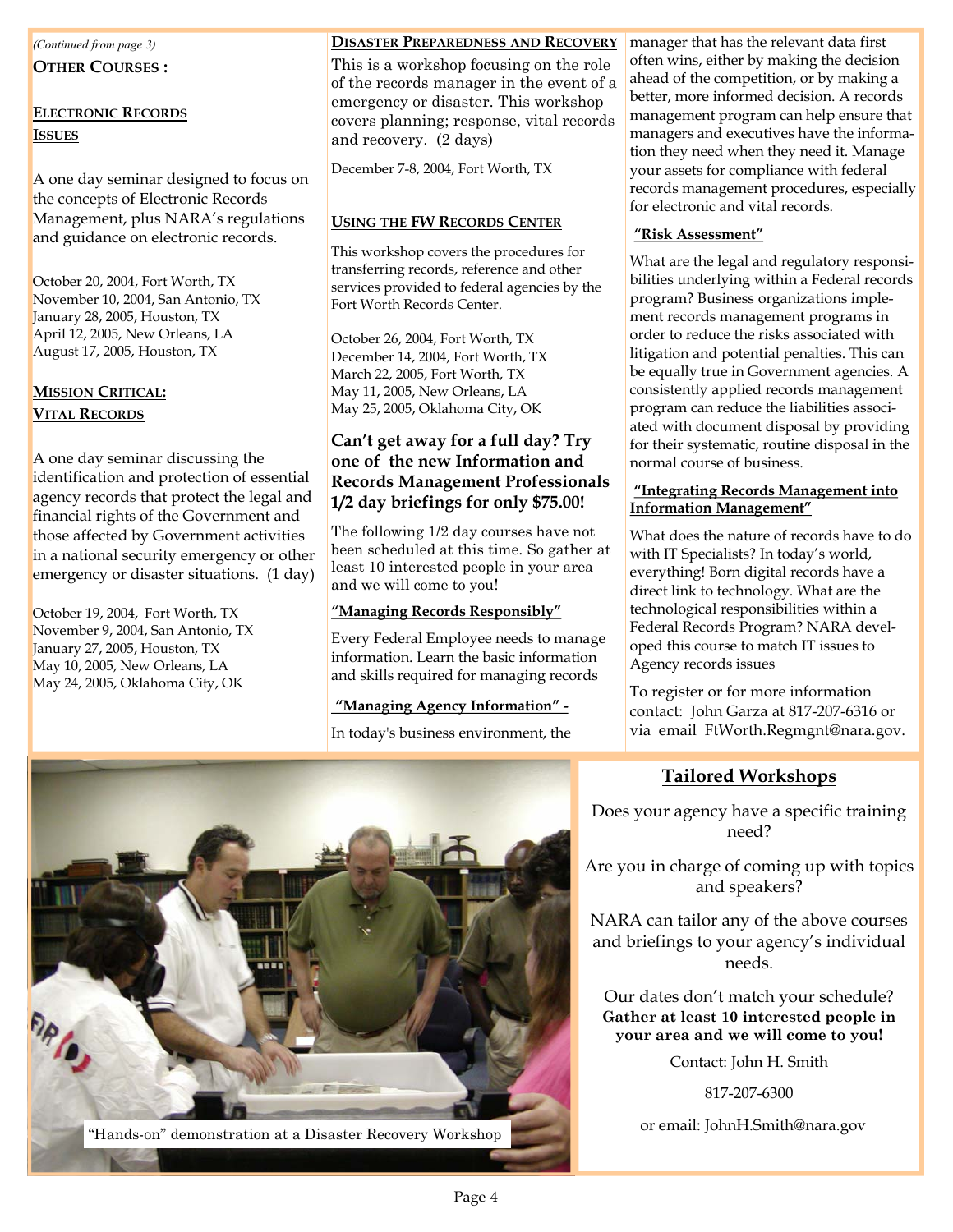# **Records Center**

## **LEONARD "JR"**  HARMON, **D IRECTOR**

ticularly proud to have a profit Since October 1, 1999 this program has been operating as a revolving fund to recover costs. We are parable operation in the Southwest Region. This posture is maintained by low rent costs and supported by a dedicated staff. The records center serves approximately 100 federal agencies. We also provide courtesy storage for the Congressional regional offices, while the member is still in office. For more information contact FtWorth.Center@nara.gov

#### **The Records Center Program consists of the following five major service areas:**

ing and certification functions. **The Judicial Section** provides researcher and public access to court documents as well as photocopy During fiscal year 2003, the staff provided customers with 451,194 document images and 2,190 package certifications. We served 3,194 on-site researchers.

**The General Reference Section**  provides reference and re-file activities to our customer agencies. In fiscal year 2003 the staff processed 54,094 reference requests, 31,331 re-files, and 11,908 interfiles for the Government. We also perform a variety of Fast Pack and courier services upon request. For questions and reference

requests contact FtWorth.Reference@nara.gov.

and aperture cards to our regional **The Microfilm Section** provides archival quality microfilm, microfiche, customers. During the fiscal year 2003, the unit produced 122,997 images. We are exploring the feasibility of providing scanning services in addition to the microfilm services.

**The IRS Section** services the income tax returns received from the IRS's Austin Service Center. In fiscal year 2003 activities included 535,222 reference requests, 347,957 tax return refiles, and 122,977 photocopy images.

#### **The Transfer and Description**

**Section** documents the custodial transfer of records from Federal agencies to the National Archives, assigns storage locations, shelves the records, and disposes of the records as their retention requirements dictate. At the conclusion of fiscal year 2003, the staff

cubic feet of records after proper proximately 1.4 million cubic feet Worth. For information regarding processed 133,951 cubic feet (boxes) of new records, while disposing of 15,954 agency concurrence. We maintain ap-(boxes) of Federal records in three separate warehouse facilities in Fort transferring records contact FtWorth.Transfer@nara.gov.

> Monday – Friday 8:00 a.m. – 4:00 p.m. For more assistance or information contact: Leonard "Jr" Harmon, Director 817-831-5904 Leonard.harmon@nara.gov

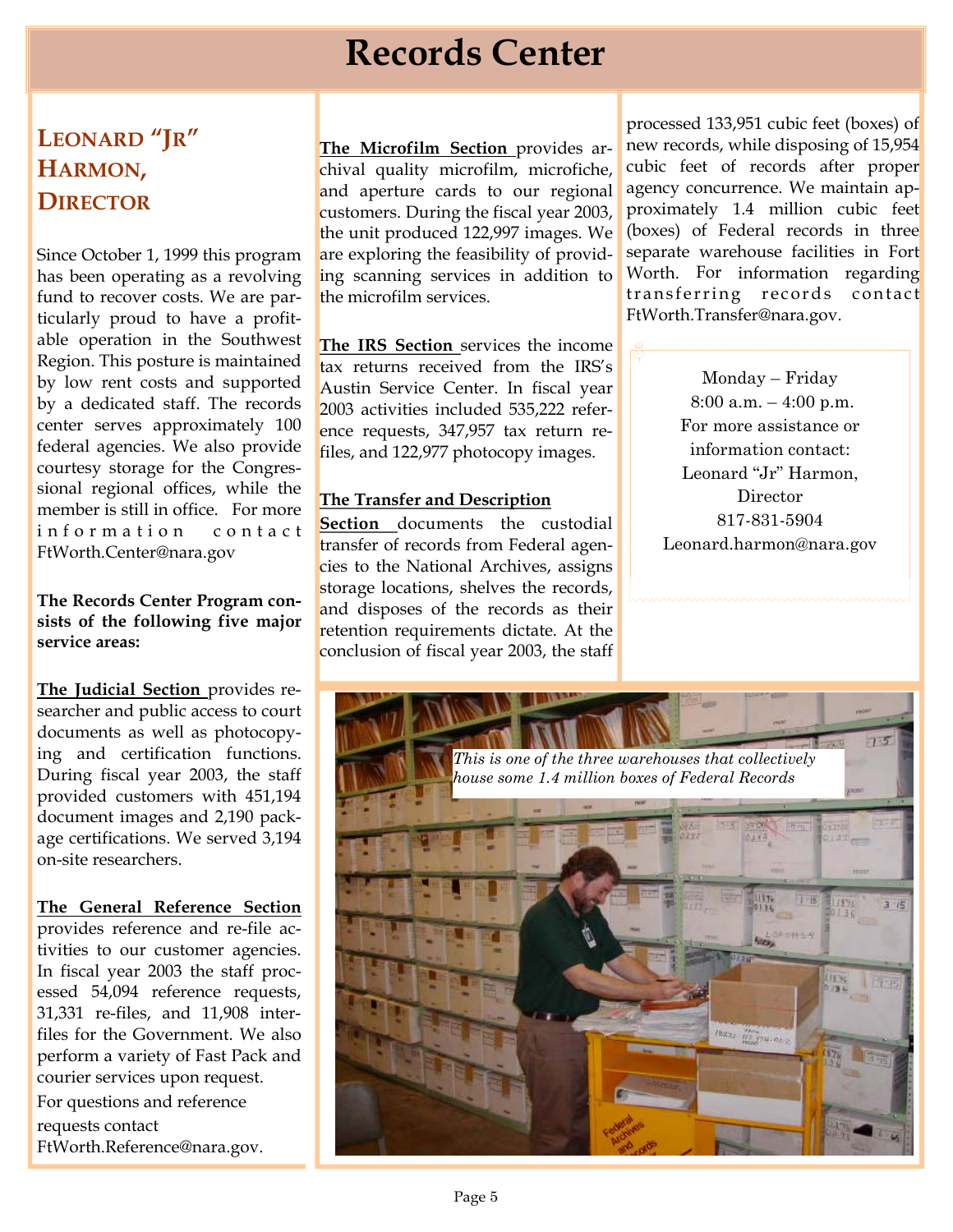# **Archives**

#### **ARCHIVES OPERATIONS, MEG HACKER, DIRECTOR**

Archives Operations preserves and provides access to perma cal records from Federal agencies genealogy and related subjects. nently valuable, non-current Federal records with historical, legal, or fiscal value. It is a depository and center for research in historiand courts in the four state region. The Archives sponsors programs highlighting the archives, history,

Federal courts, dating from the Currently, this facility maintains nearly 97,000 cubic feet of historical Federal records, from over 100 Federal agencies, including the 1800's to the late 1900's. These re-

cords include letters, photo graphs, maps, architectural drawings and other documents.

genealogists, lawyers, scholars, Government officials, environ-The Archives serves over 7,000 researchers, providing information created or received by the Federal Government to historians, mentalist, teachers, students and many others.

advancement of research and public education. The Archives partners with colleges and universities, historical and genealogical societies, museums, and other archives for the

For reference requests contact FtWorth.Archives@nara.gov.

6:30 a.m. to 4 p.m. Hours: Monday – Friday

1st and 3rd Saturdays 8:00 a.m. to 4 p.m.

For more information contact Meg Hacker Director, Meg.hacker@nara.gov 817-831-5643 Archival Operations

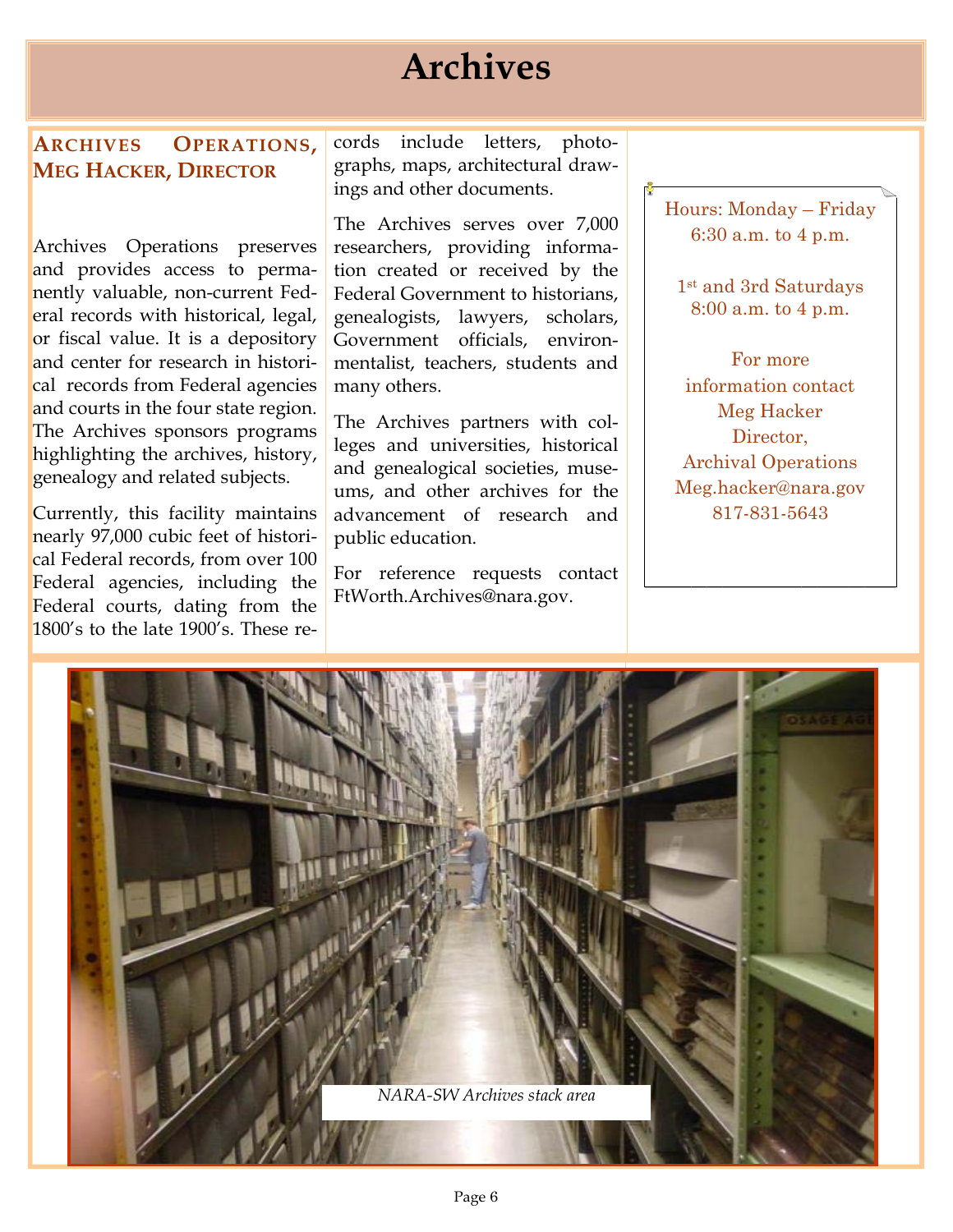# **Sample Documents from NARA-SW Region**

**ISTRATION** 

UNITED STATES FOOD ADMI





Page 7